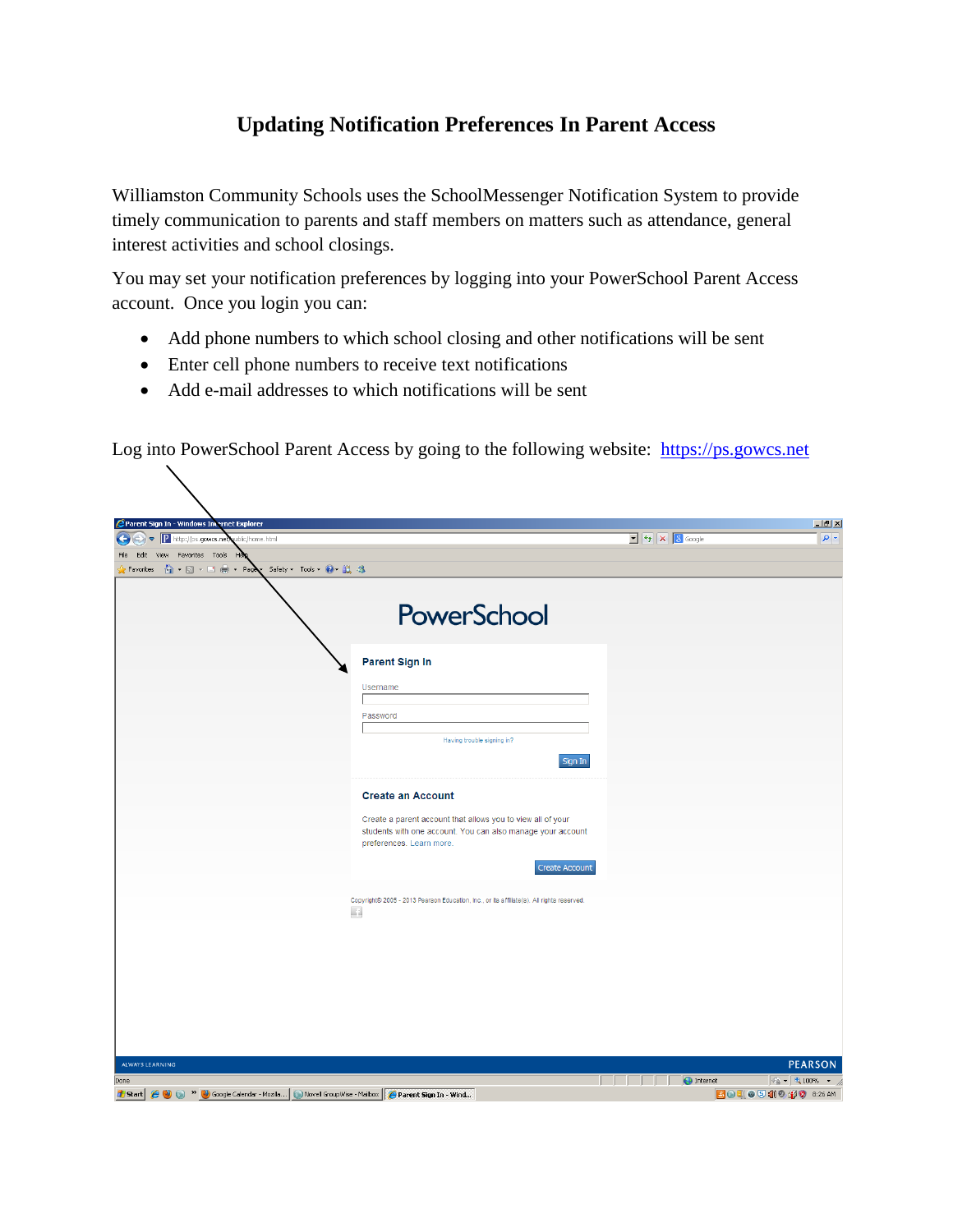

Click on **Contact Manager** in the menu on the left side of the screen.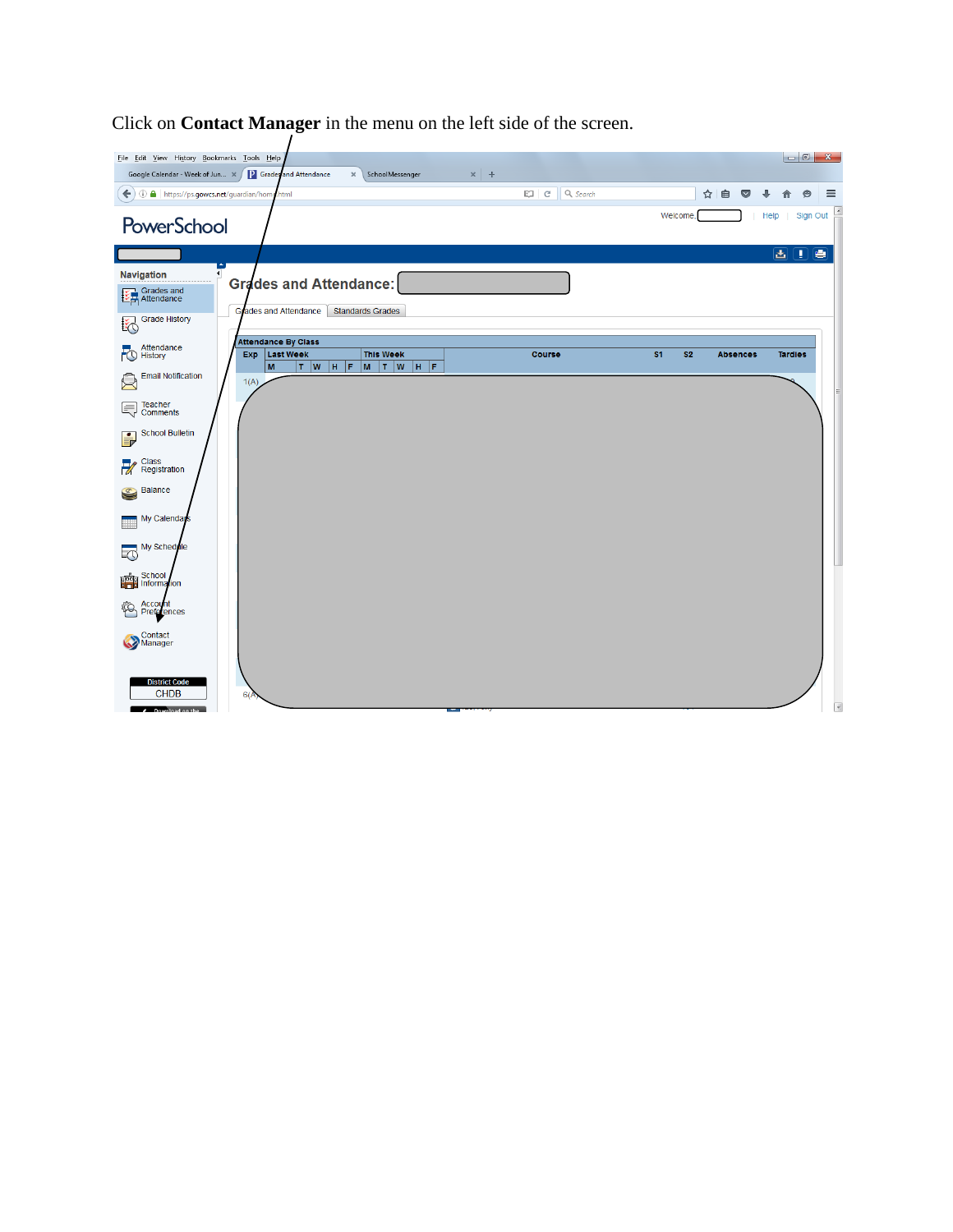The SchoolMessenger screen will open. Click on the menu icon (3 horizontal lines) in the upper left corner of the screen.

| $x +$<br>SchoolMessenger                                                                                                    |                                          |                                                         | $x = 0$ and $x =$    |
|-----------------------------------------------------------------------------------------------------------------------------|------------------------------------------|---------------------------------------------------------|----------------------|
| enger.com/#/inbox<br>$\leftarrow$<br>https://go.school<br>$\omega$<br>٠                                                     |                                          | C Q Search                                              | ☆ 自 → 合<br>$\circ$ = |
| SCHOOLMESSENGER®<br>÷                                                                                                       |                                          |                                                         | $\blacksquare$       |
| Messages                                                                                                                    | All -                                    |                                                         |                      |
| <b>Reminder: Count Day tomorrow!</b><br>Michelle Smith - Williamston Community Schools<br><b>S</b><br><b>S</b>              | $\blacktriangle$<br>General<br>a day ago | Select a message from the list<br>to view its contents. |                      |
| Homecoming Special: Yearbooks \$60 until 10/6<br>Michelle Smith - Williamston Community Schools<br><b>S</b><br>$\mathbf{s}$ | General<br>Sep 29th                      |                                                         |                      |
| Buzz Update-September 28, 2018<br>Janet Eidt - Williamston Community Schools                                                | General<br>Sep 28th                      |                                                         |                      |
| <b>WHS Homecoming Information 2018</b><br>Michelle Smith - Williamston Community Schools<br>$\mathbf{s}$                    | General<br>Sep 26th                      |                                                         |                      |
| <b>Buzz Update</b><br>Pam Reinke - Williamston Community Schools                                                            | General<br>Sep 21st                      |                                                         |                      |
| WHS News & Notes, Sept. 21, 2018<br>Michelle Smith - Williamston Community Schools                                          | General<br>Sep 21st $-$                  |                                                         |                      |

When the menu opens, click on "Preferences."

| SchoolMessenger                              | $x +$                                                                                    |           |                                                         |             | $x = 0$ and $x =$ |
|----------------------------------------------|------------------------------------------------------------------------------------------|-----------|---------------------------------------------------------|-------------|-------------------|
| ← O A https://go.schoolmessenger.com/#/inbox |                                                                                          |           | C <sup>x</sup> Q, Search                                | ☆ ● ↓ ☆ ◎ 三 |                   |
|                                              |                                                                                          |           |                                                         |             | $\sqrt{2}$        |
| Messages                                     | Messages                                                                                 | $All -$   |                                                         |             |                   |
| o <sub>c</sub> <sup>e</sup> Preferences      |                                                                                          |           |                                                         |             |                   |
| <b>EB</b> Contacts                           | <b>Reminder: Count Day tomorrow!</b>                                                     | General   |                                                         |             |                   |
| a) Join Groups                               | Michelle Smith - Williamston Community Schools                                           | a day ago |                                                         |             |                   |
| @ Log out                                    | s(s)                                                                                     |           | Select a message from the list<br>to view its contents. |             |                   |
|                                              |                                                                                          |           |                                                         |             |                   |
| Language<br><b>PM</b> English                | Homecoming Special: Yearbooks \$60 until 10/6<br>$\mathbf{v}$                            | General   |                                                         |             |                   |
| Download Mobile App                          | Michelle Smith - Williamston Community Schools                                           | Sep 29th  |                                                         |             |                   |
| <b>d</b> Apple iTunes                        |                                                                                          |           |                                                         |             |                   |
| G Google Play                                |                                                                                          |           |                                                         |             |                   |
|                                              | <b>Buzz Update-September 28, 2018</b>                                                    | General   |                                                         |             |                   |
| Help<br>Terms of Service                     | Janet Eidt - Williamston Community Schools                                               | Sep 28th  |                                                         |             |                   |
| Privacy Policy                               | $\mathbf{s}$                                                                             |           |                                                         |             |                   |
|                                              |                                                                                          | General   |                                                         |             |                   |
|                                              | <b>WHS Homecoming Information 2018</b><br>Michelle Smith - Williamston Community Schools | Sep 26th  |                                                         |             |                   |
|                                              | $\mathbf{s}$                                                                             |           |                                                         |             |                   |
|                                              |                                                                                          |           |                                                         |             |                   |
|                                              | <b>Buzz Update</b>                                                                       | General   |                                                         |             |                   |
|                                              | Pam Reinke - Williamston Community Schools                                               | Sep 21st  |                                                         |             |                   |
|                                              | $\mathbf{s}$                                                                             |           |                                                         |             |                   |
|                                              |                                                                                          |           |                                                         |             |                   |
|                                              | WHS News & Notes, Sept. 21, 2018                                                         | General   |                                                         |             |                   |
| @ 2018 West Corporation.                     | Michelle Smith - Williamston Community Schools                                           | Sep 21st  |                                                         |             |                   |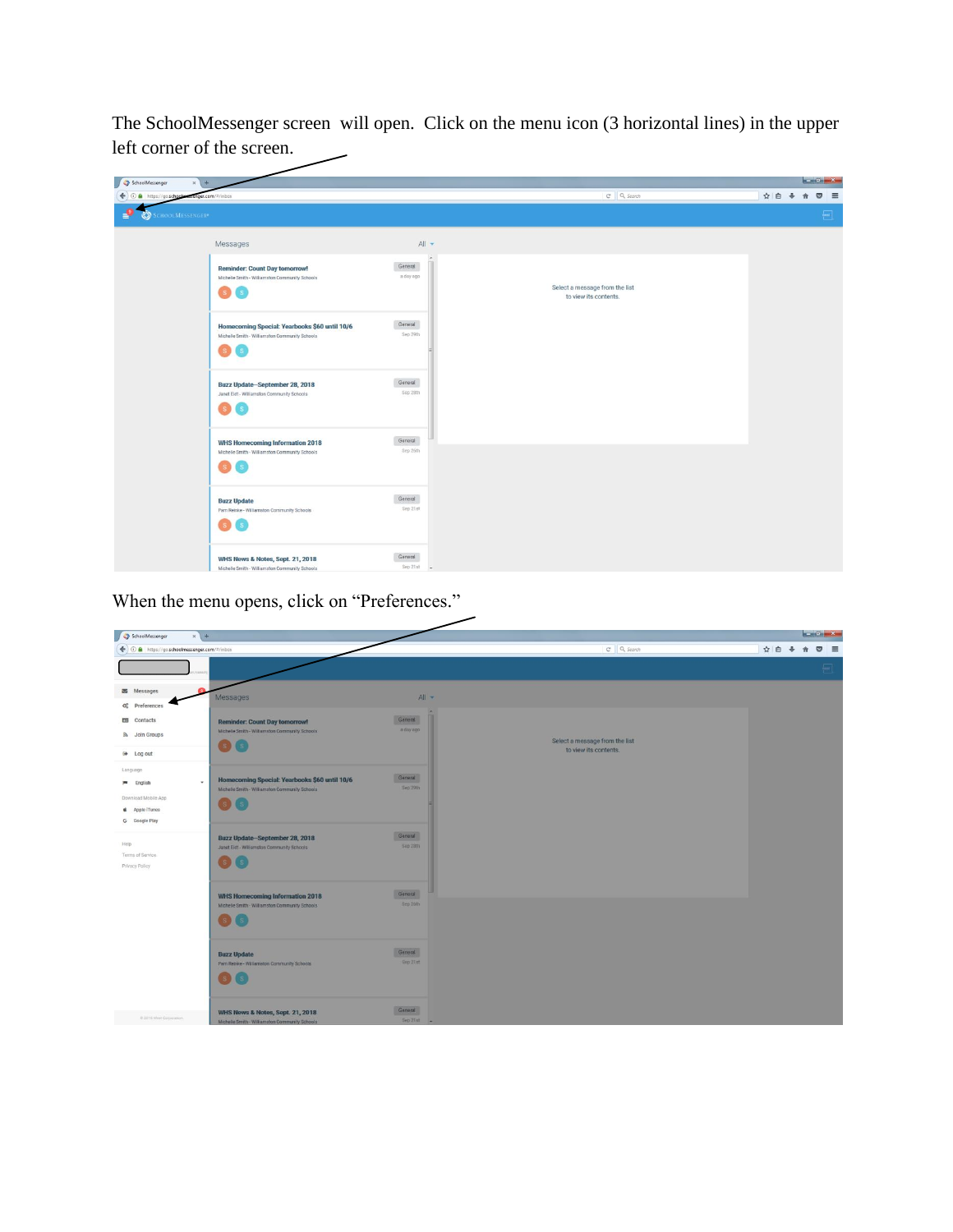The phone numbers and e-mail addresses listed in our PowerSchool student information system will be listed (you cannot change these). To add another number or email address to be contacted at, click the green "+" symbol.

| $x +$<br>SchoolMessenger<br>10 A https://go.schoolmessenger.com/#/preferences/3773<br>$\leftarrow$ |                                      |                                         |                     | C Q Search          | $\left  - \right $ of $\left  x - \right $<br>☆ 自 ↓<br>$\bullet$ =<br>音 |
|----------------------------------------------------------------------------------------------------|--------------------------------------|-----------------------------------------|---------------------|---------------------|-------------------------------------------------------------------------|
| $\bullet$ SCHOOLMESSENGER*                                                                         |                                      |                                         |                     |                     | $\boxed{\phantom{a}}$                                                   |
|                                                                                                    | School / District                    |                                         |                     |                     |                                                                         |
|                                                                                                    | <b>Williamston Community Schools</b> |                                         |                     |                     |                                                                         |
|                                                                                                    | My contact information               |                                         |                     | Add more            |                                                                         |
|                                                                                                    | O                                    | $\bullet$ $\blacksquare$<br>$\mathbf i$ | Ø<br>$\pmb{\times}$ | $\ddot{\mathbf{1}}$ |                                                                         |
|                                                                                                    | Ø                                    | $\ddot{\rm a}$<br>Ø                     | $\ddot{\mathbf{1}}$ |                     |                                                                         |
|                                                                                                    | My message preferences               |                                         |                     |                     |                                                                         |
|                                                                                                    | Non-school Hours Emergency           | School Hours Emergency                  | Attendance          | Email Only          |                                                                         |
|                                                                                                    | O <sub>2</sub>                       | $\odot$                                 | $\odot$             | $\odot$             |                                                                         |
|                                                                                                    |                                      |                                         |                     |                     |                                                                         |
|                                                                                                    | General<br>$\bigcap$                 | Survey<br>$\bigcap$                     |                     |                     |                                                                         |

You may choose to add another phone number or email address. If you choose "Phone Number" enter the new number in the box that pops up on your screen, then click "Save."

| Add a phone number to your account                                                                                                                                    |                                                                                                                                                                                                     |
|-----------------------------------------------------------------------------------------------------------------------------------------------------------------------|-----------------------------------------------------------------------------------------------------------------------------------------------------------------------------------------------------|
| Phone Number<br>(XXX) XXX-XXXX<br>By saving, I agree to receive pre-recorded voice<br>messages on this number.<br>Cancel                                              | Verification for (51)<br><b>A</b>                                                                                                                                                                   |
| You must then enter a code to verify the number<br>belongs to you. Choose the method for receiving<br>the code (by text or phone call) and then click<br>"Send Code." | We need to verify that this phone still belongs to you.<br>How would you like to complete this verification?<br>Call me with a verification code<br>Text a verification code to me<br>Send the code |